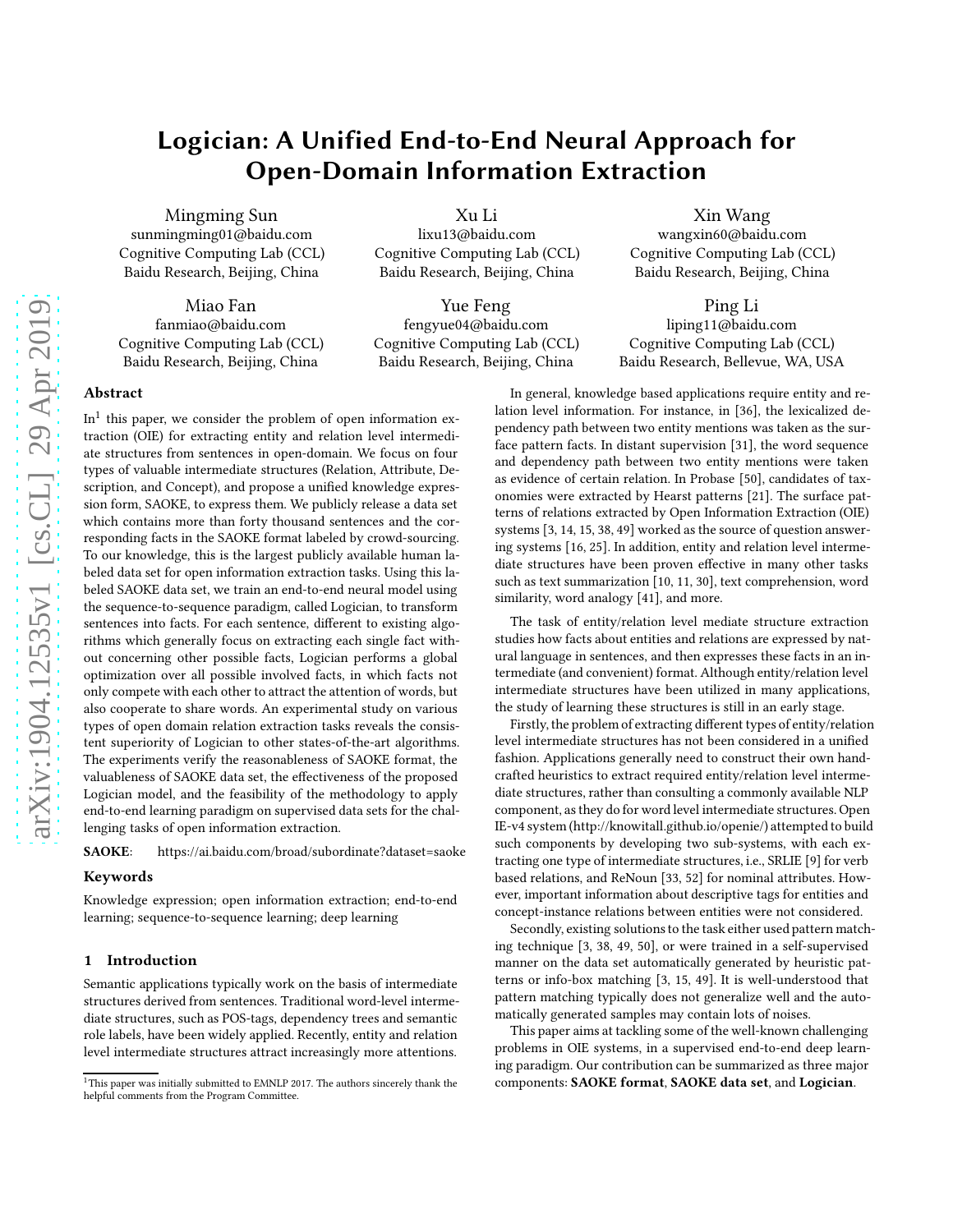Symbol Aided Open Knowledge Expression (SAOKE) is a knowledge expression form with several desirable properties: (i) SAOKE is literally honest and open-domain. Following the philosophy of OIE systems, SAOKE uses words in the original sentence to express knowledge. (ii) SAOKE provides a unified view over four common types of knowledge: *relation*, *attribute*, *description* and *concept*. (iii) SAOKE is an accurate expression. With the aid of symbolic system, SAOKE is able to accurately express facts with separated relation phrases, missing information, hidden information, etc.

SAOKE Data Set is a human annotated data set containing 48,248 Chinese sentences and corresponding facts in the SAOKE form. We publish the data set for research purpose. To the best of our knowledge, this is the largest publicly available human annotated data set for open-domain information extraction tasks.

Logician is a supervised end-to-end neural learning algorithm which transforms natural language sentences into facts in the SAOKE form. Logician is trained under the attention-based sequence-tosequence paradigm, with three mechanisms: restricted copy mechanism to ensure literally honestness, coverage mechanism to alleviate the under extraction and over extraction problem, and gated dependency attention mechanism to incorporate dependency information. Experimental results on four types of open information extraction tasks reveal the superiority of the Logician algorithm.

Our work will demonstrate that SAOKE format is suitable for expressing various types of knowledge and is friendly to end-toend learning algorithms. Particularly, we will focus on showing that the supervised end-to-end learning is promising for OIE tasks, to extract entity and relation level intermediate structures.

The rest of this paper is organized as follows. Section [2](#page-1-0) presents the details of SAOKE. Section [3](#page-2-0) describes the human labeled SAOKE data set. Section [4](#page-3-0) describes the Logician algorithm and Section [5](#page-4-0) evaluates the Logician algorithm and compares its performance with the state-of-the-art algorithms on four OIE tasks. Section [6](#page-6-0) discusses the related work and Section [7](#page-8-11) concludes the paper.

# <span id="page-1-0"></span>2 SAOKE Format: Symbol Aided Open Knowledge Expression

When reading a sentence in natural language, humans are able to recognize the facts involved in the sentence and accurately express them. In this paper, Symbolic Aided Open Knowledge Expression (SAOKE) is proposed as the form for honestly recording these facts. SAOKE expresses the primary information of sentences in n-ary tuples (subject, predicate, object<sub>1</sub>,  $\cdots$ , object<sub>N</sub>), and (in this paper) neglects some auxiliary information. In the design of SAOKE, we take four requirements into consideration: completeness, accurateness, atomicity and compactness.

## <span id="page-1-1"></span>2.1 Completeness

After having analyzed a large number of sentences, we observe that the majority of facts can be classified into the following classes:

- (1) **RELATION:** Verb/preposition based n-ary relations between entity mentions [\[9,](#page-8-10) [38](#page-9-2)];
- (2)  $ATTRIBUTE: Nominal attributes for entity mentions [33, 52];$  $ATTRIBUTE: Nominal attributes for entity mentions [33, 52];$  $ATTRIBUTE: Nominal attributes for entity mentions [33, 52];$  $ATTRIBUTE: Nominal attributes for entity mentions [33, 52];$
- (3) DESCRIPTION: Descriptive phrases of entity mentions [\[5\]](#page-8-12);

(4) CONCEPT: Hyponymy and synonym relations among concepts and instances [\[44\]](#page-9-7).

SAOKE is designed to express all these four types of facts. Table [1](#page-2-1) presents an example sentence and the involved facts of these four classes in the SAOKE form. We should mention that the sentences and facts in English are directly translated from the corresponding Chinese sentences and facts, and the facts in English may not be the desired outputs of OIE algorithms for those English sentences due to the differences between Chinese and English languages.

#### 2.2 Accurateness

SAOKE adopts the ideology of "literally honest". That is, as much as possible, it uses the words in the original sentences to express the facts. SAOKE follows the philosophy of OIE systems to express various relations without relying on any predefined schema system. There are, however, exceptional situations which are beyond the expression ability of this format. Extra symbols will be introduced to handle these situations, which are explained as follows.

Separated relation phrase: In some languages such as Chinese, relation phrases may be divided into several parts residing in discontinued locations of the sentences. To accurately express these relation phrases, we add placeholders  $(X, Y, Z, etc)$  to build continuous and complete expressions. "深受X影响" ("deeply influenced by X" in English) in the example of Table [1](#page-2-1) is an instance of relation phrase after such processing.

Abbreviated expression: We explicitly express the information in abbreviated expressions by introducing symbolic predicates. For example, the expression of "Person (birth date - death date)" is transformed into facts: (Person, BIRTH, birth date) (Person, DEATH, death date), and the synonym fact involved in "NBA (National Basketball Association)" is expressed in the form of (NBA, = , National Basketball Association) .

Hidden information: Description of an entity and hyponymy relation between entities are in general expressed implicitly in sentences, and are expressed by symbolic predicates "DESC" and "ISA" respectively, as in Table [1.](#page-2-1) Another source of hidden information is the address expression. For example, "法国巴黎" ("Paris, France" in English) implies the fact (巴黎, LOC, 法国) ((Paris, LOC, France) in English), where the symbol "LOC" means "location".

Missing information: A sentence may not tell us the exact relation between two entities, or the exact subject/objects of a relation, which are required to be inferred from the context. We use placeholders like " $X, Y, Z$ " to denote the missing subjects/objects, and "P" to denote the missing predicates.

#### 2.3 Atomicity

Atomicity is introduced to eliminate the ambiguity of knowledge expressions. In SAOKE format, each fact is required to be atomic, which means that: (i) it is self-contained for an accurate expression; (ii) it cannot be decomposed into multiple valid facts. We provide examples in Table [2](#page-2-2) to help understand these two criteria.

Note that the second criterion implies that any logical connections (including nested expressions) between facts are neglected (e.g., the third case in Table [2](#page-2-2) ). This problem of expression relations between facts will be considered in the future version of SAOKE.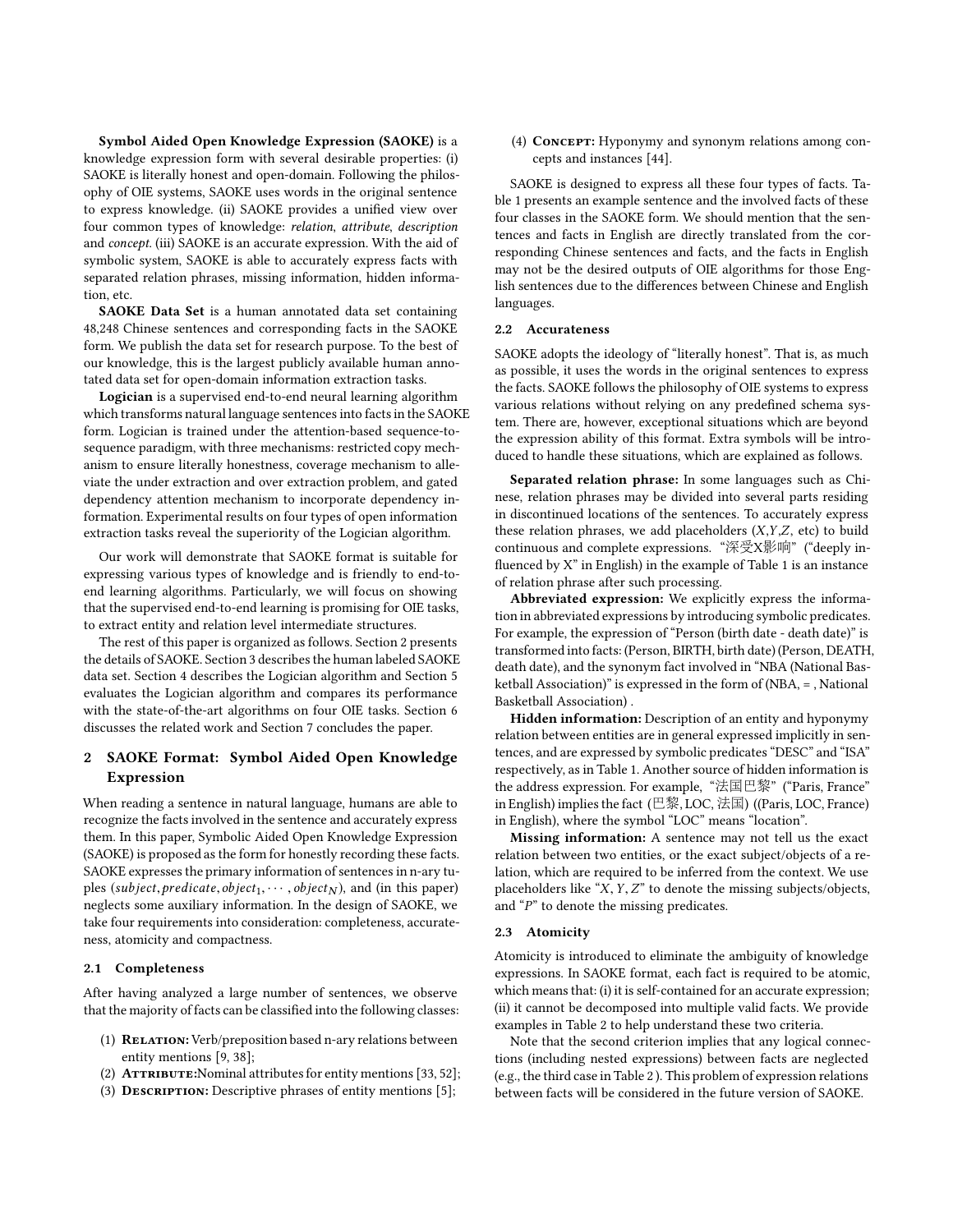<span id="page-2-1"></span>

|             | Chinese                                                            | <b>English Translation</b>                                                                                                                                                                                                               |
|-------------|--------------------------------------------------------------------|------------------------------------------------------------------------------------------------------------------------------------------------------------------------------------------------------------------------------------------|
| Sentence    | 李白(701年-762年), 深受庄子思想影响,爽朗大方,<br>爱饮酒作诗, 喜交友, 代表作有《望庐山瀑布》等著<br>名诗歌。 | Li Bai (701 - 762), with masterpieces of famous poetries such as<br>"Watching the Lushan Waterfall", was deeply influenced by Zhuangzi's<br>thought, hearty and generous, loved to drink and write poetry, and liked<br>to make friends. |
| Relations   | (李白, 深受X影响, 庄子思想)                                                  | (Li Bai, deeply influenced by, Zhuangzi's thought)                                                                                                                                                                                       |
|             | (李白, 爱, [饮酒 作诗]) (李白, 喜, 交友)                                       | (Li Bai, loved to, [drink] write poetry]) (Li Bai, liked to, make friends)                                                                                                                                                               |
| Attribute   | (李白, BIRTH, 701年) (李白, DEATH, 762年)                                | (Li Bai, BIRTH, 701)(Li Bai, DEATH, 762)                                                                                                                                                                                                 |
|             | (李白,代表作,《望庐山瀑布》)                                                   | (Li Bai, masterpiece, "Watching the Lushan Waterfall")                                                                                                                                                                                   |
| Description | (李白, DESC, 爽朗大方)                                                   | (Li Bai, DESC, hearty and generous)                                                                                                                                                                                                      |
| Concept     | 《望庐山瀑布》, ISA, 著名诗歌)                                                | ("Watching the Lushan Waterfall", ISA, famous poetry)                                                                                                                                                                                    |

Table 2: Example sentence and corresponding wrong/correct facts.

<span id="page-2-2"></span>

|         | Sentence                                                                 | <b>Wrong Facts</b>                                                              | <b>Correct Facts</b>                                                            |
|---------|--------------------------------------------------------------------------|---------------------------------------------------------------------------------|---------------------------------------------------------------------------------|
| Chinese | 山东的GDP高于所有西部的省份。                                                         | (山东的GDP, 高于, 所有省份) (所有省份,<br>DESC, 西部的)                                         | (山东的GDP, 高于, 西部的所有省份)                                                           |
| English | Shandong's GDP is higher than in all                                     | (Shandong's GDP, is higher than, all                                            | (Shandong's GDP, is higher than, all western                                    |
|         | western provinces.                                                       | provinces) (all provinces, DESC, western)                                       | provinces)                                                                      |
| Chinese | 李白游览了雄奇灵秀的泰山。                                                            | (李白, 游览, 雄奇灵秀的泰山)                                                               | (李白, 游览, 泰山) (泰山, DESC, 雄奇灵秀)                                                   |
| English | Li Bai visited the magnificent Mount<br>Tai.                             | (Li Bai, visited, the magnificent Mount Tai)                                    | (Li Bai, visited, the Mount Tai)(the Mount Tai,<br>DESC, magnificent)           |
| Chinese | 在美国的帮助下,英国抵挡住了德<br>国的进攻。                                                 | (英国, 在X的帮助下抵挡住了Y的进攻, 美国,<br>德国)                                                 | (美国,帮助,英国)(英国,抵挡住了X的进攻,<br>德国)                                                  |
| English | With the help of the US, the British<br>resisted the attack from German. | (the British, resisted the attack from X with<br>the help of Y, German, the US) | (the US, helped, the British)(the British,<br>resisted the attack from, German) |

## 2.4 Compactness

Natural language may express several facts in a compact form. For example, in a sentence "李白爱饮酒作诗" ("Li Bai loved to drink and write poetry" in English ), according to atomicity, two facts should be extracted: (李白, 爱, 饮酒)(李白, 爱, 作诗) ( (Li Bai, loved to, drink)(Li Bai, loved to, write poetry) in English ). In this situation, SAOKE adopts a compact expression to merge these two facts into one expression: (李白, 爱, [饮酒|作诗]) ( (Li Bai, loved to, [drink| write poetry]) in English ).

The compactness of expressions is introduced to fulfill, but not to violate the rule of "literally honest". SAOKE does not allow merging facts if facts are not expressed compactly in original sentences. By this means, the differences between the sentences and the corresponding knowledge expressions are reduced, which may help reduce the complexity of learning from data in SAOKE form.

With the above designs, SAOKE is able to express various kinds of facts, with each historically considered by different open information extraction algorithms, for example, verb based relations in SRLIE [\[9](#page-8-10)] and nominal attributes in ReNoun [\[33,](#page-9-5) [52](#page-9-6)], descriptive phrases for entities in EntityTagger [\[5](#page-8-12)], and hypernyms in HypeNet [\[44](#page-9-7)]. SAOKE introduces the atomicity to eliminate the ambiguity of knowledge expressions, and achieves better accuracy and compactness with the aid of the symbolic expressions.

## <span id="page-2-0"></span>3 SAOKE Data Set

We randomly collect sentences from Baidu Baike [\(http://baike.baidu.com\)](http://baike.baidu.com), human labeled data set for OIE tasks. Furthermore, the data set reand send those sentences to a crowd sourcing company to label the

involved facts. The workers are trained with labeling examples and tested with exams. Then the workers with high exam scores are asked to read and understand the facts in the sentences, and express the facts in the SAOKE format. During the procedure, one sentence is only labeled by one worker. Finally, more than forty thousand sentences with about one hundred thousand facts are returned to us. The manual evaluation results on 100 randomly selected sentences show that the fact level precision and recall is 89.5% and 92.2% respectively. Table [3](#page-2-3) shows the proportions of four types of facts (described in Section [2.1\)](#page-1-1) contained in the data set. Note that the facts with missing predicates represented by "P" are classified into "Unknown". We publicize the data set at [https://ai.baidu.com/broad/subordinate?dataset=saoke.](https://ai.baidu.com/broad/subordinate?dataset=saoke)

## <span id="page-2-3"></span>Table 3: Ratios of facts of each type in SAOKE data set.

|       |        |          | Relation Attribute Description Concept Unknown |       |       |
|-------|--------|----------|------------------------------------------------|-------|-------|
| Ratio | 76.02% | $7.25\%$ | 9.89%                                          | 3.64% | 3.20% |

Prior to the SAOKE data set, an annotated data set for OIE tasks with 3,200 sentences in 2 domains was released in [\[40\]](#page-9-8) to evaluate OIE algorithms, in which the data set was said [\[40\]](#page-9-8) "13 times larger than the previous largest annotated Open IE corpus". The SAOKE data set is 16 times larger than the data set in [\[40\]](#page-9-8). To the best of our knowledge, SAOKE data set is the largest publicly available leased in [\[40\]](#page-9-8) was generated from a QA-SRL data set [\[20\]](#page-8-13), which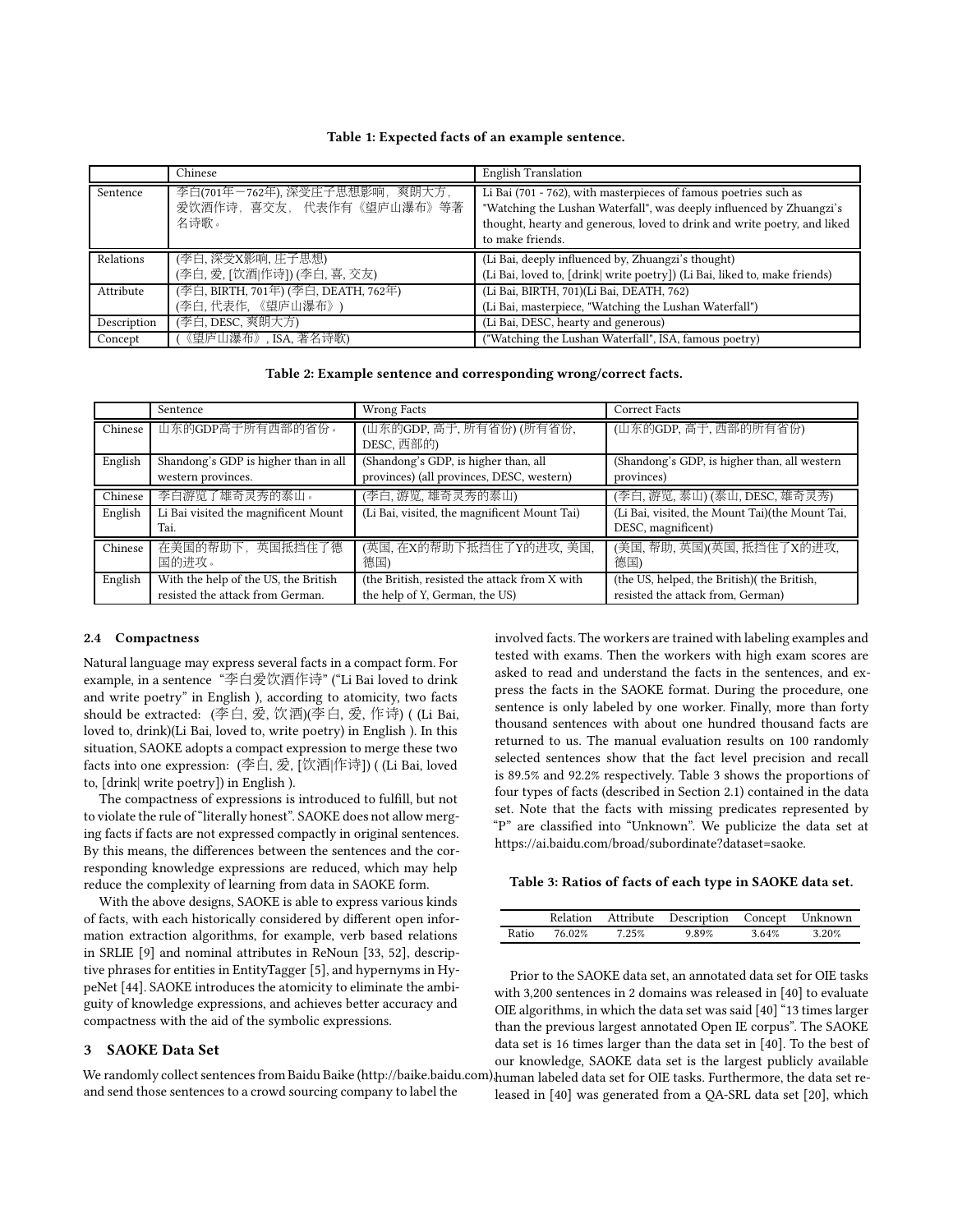indicates that the data set only contains facts that can be discovered by SRL (Semantic Role Labeling) algorithms, and thus is biased, whereas the SAOKE data set is not biased to an algorithm. Finally, the SAOKE data set contains sentences and facts from a large number of domains.

## <span id="page-3-0"></span>4 Logician

Given a sentence S and a set of expected facts (with all the possible types of facts)  $\mathbb{F} = \{F_1, \dots, F_n\}$  in SAOKE form, we join all the facts in the order that annotators wrote them into a char sequence  $F$  as the expected output. We build Logician under the attention-based sequence-to-sequence learning paradigm, to transform  $S$  into  $F$ , together with the restricted copy mechanism, the coverage mechanism and the gated dependency mechanism.

## 4.1 Attention based Sequence-to-sequence Learning

The attention-based sequence-to-sequence learning [\[2\]](#page-8-14) have been successfully applied to the task of generating text and patterns. Given an input sentence  $S = [w_1^S, \cdots, w_{N_S}^S]$ , the target sequence  $F = [w_1^F, \cdots, w_{N_F}^F]$  and a vocabulary V (including the symbols introduced in Section [2](#page-1-0) and the OOV (out of vocabulary) tag ) with size  $N_v$ , the words  $w_i^S$  and  $w_j^F$  can be represented as onehot vectors  $v_i^S$  and  $v_j^F$  with dimension  $N_v$ , and transformed into  $N_e$ -dimensional distributed representation vectors by an embedding transform  $x_i = Ev_i^S$  and  $y_j = Ev_j^F$  respectively, where  $E \in$  $\mathbb{R}^{(N_e \times N_v)}$ . Then the sequence of  $\{x_i\}_{i=1}^{N_s}$  is transformed into a sequence of  $N_h$ -dimensional hidden states  $H^S = [h_1^S, \cdots, h_{N_S}^S]$  using bi-directional GRU (Gated Recurrent Units) network [\[8\]](#page-8-15), and the sequence of  $\{y_j\}_{j=1}^{N_F}$  is transformed into a sequence of  $N_h$ -dimensional hidden states  $H^F = [h_1^F, \cdots, h_{N_F}^F]$  using GRU network.

For each position  $t$  in the target sequence, the decoder learns a dynamic context vector  $c_t$  to focus attention on specific location  $l$  in the input hidden states  $H^{\mathcal{S}},$  then computes the probability of generated words by  $p(w_t^F | \{w_1^F, \dots, w_{t-1}^F\}, c_t) = g(h_{t-1}^F, s_t, c_t)$ , where  $s_t$  is the hidden state of the GRU decoder,  $g$  is the word se-lection model (details could be found in [\[2\]](#page-8-14)), and  $c_t$  is computed as  $c_t = \sum_{j=1}^{N_S} \alpha_{tj} h_j$ , where  $\alpha_{tj} = \frac{\exp(e_{tj})}{\sum_{j=1}^{N_S} \exp(e_{tj})}$  $\frac{\exp(e_{tj})}{\sum_{k=1}^{N_S} \exp(e_{tk})}$  and  $e_{tj} = a(s_{t-1}, h_j^S) =$ 

 $v_a^T \tanh(W_a s_{t-1} + U_a h_j^S)$  is the alignment model to measure the strength of focus on the *j*-th location.  $W_a \in \mathbb{R}^{(N_h \times N_h)}, U_a \in \mathbb{R}^{(N_h \times N_h)},$ and  $v_a \in \mathbb{R}^{N_h}$ are weight matrices.

## 4.2 Restricted Copy Mechanism

The word selection model employed in [\[2\]](#page-8-14) selects words from the whole vocabulary  $V$ , which evidently violates the "literal honest" requirement of SAOKE. We propose a restricted version of copy mechanism [\[17](#page-8-16)] as the word selection model for Logician:

We collect the symbols introduced in Section [2](#page-1-0) into a keyword set  $K = \{$ "ISA", "DESC", "LOC", "BIRTH", "DEATH", "=", "(", ")", " $\mathcal{S}$ ",",",",",",",",",",",",",",","} where " $\mathcal{S}$ " is the separator of elements of fact tuples. "X", "Y", "Z", "P" are placeholders . When the decoder is considering generating a word  $w_t^F$ , it can choose  $w_t^F$ from either S or K.

<span id="page-3-1"></span>
$$
p(w_t^F|w_{t-1}^F, s_t, c_t) = p_X(w_t^F|w_{t-1}^F, s_t, c_t) + p_K(w_t^F|w_{t-1}^F, s_t, c_t),
$$
\n(1)

where  $p<sub>X</sub>$  is the probability of copying from S and  $p<sub>K</sub>$  is the probability of selecting from K. Since  $S \cap K = \phi$  and there are no unknown words in this problem setting, we compute  $p<sub>X</sub>$  and  $p<sub>K</sub>$  in a simpler way than that in [\[17\]](#page-8-16), as follows:

$$
p_X(w_t^F = w_j^S) = \frac{1}{Z} \exp(\sigma((h_j^S)^T W_c) s_t),
$$
  

$$
p_K(w_t^F = k_i) = \frac{1}{Z} \exp(v_i^T W_o s_t),
$$

where the (generic)  $Z$  is the normalization term,  $k_i$  is one of keywords,  $v_i$  is the one-hot indicator vector for  $k_i, W_o \in \mathbb{R}^{(|K| \times N_h)}, W_c \in$  $\mathbb{R}^{(N_h\times N_h)},$  and  $\sigma$  is a nonlinear activation function.

## 4.3 Coverage Mechanism

In practice, Logician may forget to extract some facts (*under-extraction*) or extract the same fact many times (*over-extraction*). We incorporate the coverage mechanism [\[43\]](#page-9-9) into Logician to alleviate these problems. Formally, when the decoder considers generating a word  $\overline{w}_{t}^{F},$  a coverage vector  $m_{j}^{t}$  is introduced for each word  $\overline{w}_{j}^{S}$  , and updated as follows:

$$
m_j^t = \mu(m_j^{t-1}, \alpha_{tj}, h_j^S, s_{t-1}) = (1 - z_i) \circ m_j^{t-1} + z_j \circ \tilde{m}_j^t,
$$
  

$$
\tilde{m}_j^t = \tanh(W_h h_j^S + u_\alpha \alpha_{tj} + W_s s_{t-1} + U_m[r_i \circ m_j^{t-1}]),
$$

where ∘ is the element-wise multiplication operator. The update gate  $z_j$  and the reset gate  $r_j$  are defined as, respectively,

$$
\begin{array}{lll} z_j & = & \sigma(W_h^z h_j^S + u_\alpha^z \alpha_{tj} + W_s^zs_{t-1} + U_m^zm_j^{t-1}), \\[2mm] r_j & = & \sigma(W_h^rh_j^S + u_\alpha^r \alpha_{tj} + W_s^rs_{t-1} + U_m^rm_j^{t-1}), \end{array}
$$

where  $\sigma$  is a logistic sigmoid function. The coverage vector  $m_j^t$  contains the information about the historical attention focused on  $w_j^{\mathcal{S}},$ and is helpful for deciding whether  $w_j^S$  should be extracted or not. The alignment model is updated as follows [\[43\]](#page-9-9):

$$
e_{tj} = a(s_{t-1}, h_j^S, m_j^{t-1}) = v_a^T \tanh(W_a s_{t-1} + U_a h_j^S + V_a m_j^{t-1}),
$$

where  $V_a \in \mathbb{R}^{(N_h \times N_h)}$ .

## 4.4 Gated Dependency Attention

The semantic relationship between candidate words and the previously decoded word is valuable to guide the decoder to select the correct word. We introduce the gated dependency attention mechanism to utilize such guidance.

For a sentence S, we extract the dependency tree using NLP tools such as CoreNLP [\[29\]](#page-8-17) for English and LTP [\[6](#page-8-18)] for Chinese, and convert the tree into a graph by adding reversed edges with a revised labels (for example, adding  $\textit{w}^{\mathcal{S}}_{j}$  $\xrightarrow{-SBV} w_i^S$  for edge  $w_i^S$  $\xrightarrow{SBV}$  $w_j^S$  in the dependency tree). Then for each pair of words  $(w_i^S, w_j^S)$ , the shortest path with labels  $L = [w_1^L, \cdots, w_{N_L}^L]$  in the graph is computed and mapped into a sequence of  $N_e$ -dimensional distributed representation vectors  $[l_1, \cdots, l_{N_L}]$  by the embedding operation. One can employ RNN network to convert this sequence of vectors into a feature vector, but RNN operation is time-consuming. We simply concatenate vectors in short paths ( $N_L \leq 3$ ) into a 3 $N_e$ dimensional vector and feed the vector into a two-layer feed forward neural network to generate an  $N_h$ -dimensional feature vector  $n_{ij}$ . For long paths with  $N_L > 3$ ,  $n_{ij}$  is set to a zero vector.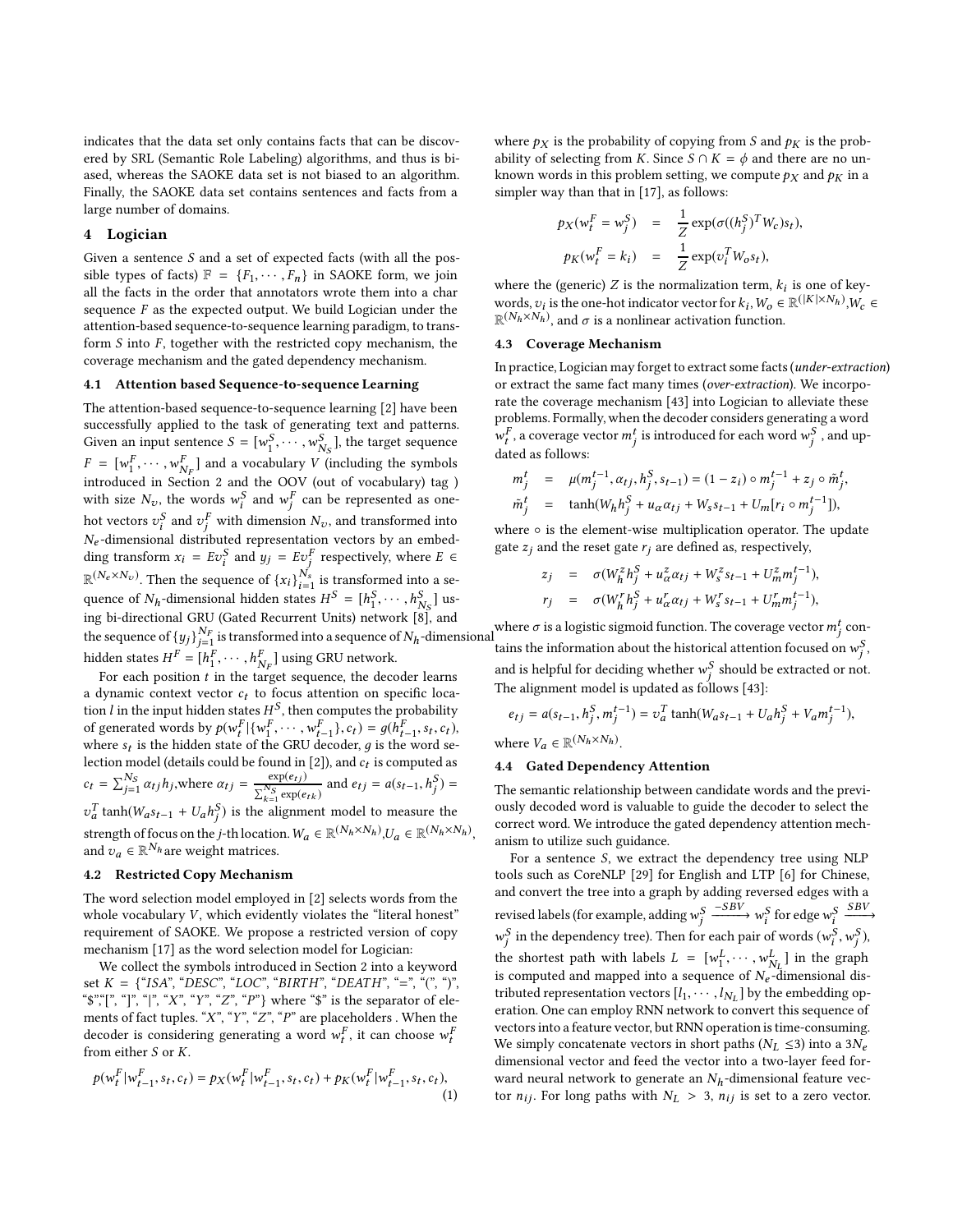We define dependency attention vector  $\tilde{u}_j^t = \sum_i p^*(w_t^F = w_i^S) n_{ij}$ , where  $p^*$  is the sharpened probability  $p$  defined in Equation [\(1\)](#page-3-1). If  $w_t^F \in S$ ,  $\tilde{u}_j^t$  represents the semantic relationship between  $w_t^F$  and  $w_j^S$ . If  $w_t^F \in K$ , then  $\tilde{u}_j^t$  is close to zero. To correctly guide the decoder, we need to gate  $\tilde{u}_j^t$  to remember the previous attention vector sometimes (for example, when \$ is selected), and to forget it sometimes (for example, when a new fact is started). Finally, we define  $u_j^t = g(\tilde{u}_j^t)$  as the gated dependency attention vector, where  $q$  is the GRU gated function, and update the alignment model as follows:

$$
e_{tj} = a(s_{t-1}, h_j^S, m_j^{t-1}, u_j^{t-1})
$$
  
=  $v_d^T \tanh(W_a s_{t-1} + U_a h_j + V_a m_j^{t-1} + D_a u_j^{t-1})$ 

where  $D_a \in \mathbb{R}^{(N_h \times N_h)}$ .

## 4.5 Post processing

For each sequence generated by Logician, we parse it into a set of facts, remove tuples with illegal format or duplicated tuples. The resultant set is taken as the output of the Logician.

## <span id="page-4-0"></span>5 Empirical Evaluation

## 5.1 Experimental Design

We first measure the utility of various components in Logician to select the optimal model, and then compare this model to the state-of-the-art methods in four types of information extraction tasks: verb/preposition-based relation, nominal attribute, descriptive phrase and hyponymy relation. The SAOKE data set is split into training set, validating set and testing set with ratios of 80%, 10%, 10%, respectively. For all algorithms involved in the experiments, the training set can be used to train the model, the validating set can be used to select an optimal model, and the testing set is used to evaluate the performance.

**5.1.1 Evaluation Metrics** For each instance pair  $(S, F)$  in the test set, where  $S$  is the input sentence and  $F$  is the formatted string of ground truth of facts, we parse F into a set of tuples  $\mathbb{F} = \{F_i\}_{j=1}^M$ . Given an open information extraction algorithm, it reads S and produces a set of tuples  $\mathbb{G} = \{G_i\}_{j=1}^N$ . To evaluate how well the  $\mathbb{G}$ approximates  $\mathbb F$ , we need to match each  $G_i$  to a ground truth fact  $F_j$  and check whether  $G_i$  tells the same fact as  $F_j$ . To conduct the match, we compute the similarity between each predicted fact in  $G$  and each ground truth fact in  $F$ , then find the optimal matching to maximize the sum of matched similarities by solving a linear assignment problem [\[47](#page-9-10)]. In the procedure, the similarity between two facts is defined as

$$
Sim(G_i, F_j) = \frac{\sum_{l=1}^{\min(n(G_i), n(F_j))} g(G_i(l), F_j(l))}{\max(n(G_i), n(F_j))},
$$

where  $G_i(l)$  and  $F_i(l)$  denote the *l*-th element of tuple  $G_i$  and  $F_i$ respectively,  $g(\cdot, \cdot)$  denotes the gestalt pattern matching [\[35\]](#page-9-11) measure for two strings and  $\mathbf{n}(\cdot)$  returns the length of the tuple.

Given a matched pair of  $G_i$  and  $F_j$ , we propose an automatic approach to judge whether they tell the same fact. They are judged as telling the same fact if one of the following two conditions is satisfied:

•  $n(G_i) = n(F_i)$ , and  $g(G_i(l), F_i(l)) \ge 0.85, l = 1, \dots, n(G_i)$ ;

## •  $n(G_i) = n(F_i)$ , and  $g(S(G_i), S(F_i) \ge 0.85)$ ;

where  $S$  is a function formatting a fact into a string by filling the arguments into the placeholders of the predicate.

With the automatic judgment, the precision  $(P)$ , recall  $(R)$  and  $F_1$ -score over a test set can be computed. By defining a confidence measure and ordering the facts by their confidences, a precisionrecall curve can be drawn to illustrate the overall performance of the algorithm. For Logician, the confidence of a fact is computed as the average of log probabilities over all words in that fact.

Beyond the automatic judgment, human evaluation is also employed. Given an algorithm and the corresponding fact confidence measure, we find a threshold that produces approximately 10% recall (measured by automatic judgment) on the validation set of SAOKE data set. A certain number of sentences (200 for verb/preposition based relation extraction task, and 1000 for other three tasks) are randomly chosen from the testing set of SAOKE data set, and the facts extracted from these sentences are filtered with that threshold. Then we invite three volunteers to manually refine the labeled set of facts for each sentence and vote to decide whether each filtered fact is correctly involved in the sentence. The standard precision, recall and  $F_1$ -score are reported as the human evaluation results.

5.1.2 Training the Logician Model For each instance pair  $(S, F)$  in the training set of SAOKE data set, we split S and F into words using LTP toolset [\[6\]](#page-8-18), and words appearing in more than 2 sentences are added to the vocabulary. By adding the OOV (out of vocabulary) tag, we finally obtain a vocabulary V with size  $N_V =$ 65, 293. The dimension of all embedding vectors is set to  $N_e$  = 200, and the dimension of hidden states is set to  $N_h$  = 256. We use a three-layer bi-directional GRU with dimension 128 to encode  $\{x_i\}_{i=1}^{N_S}$  into hidden states  $\{h^S_i\}_{i=1}^{N_S}$ , and a two-layer GRU with hidden-dimension 256 to encode the sequence of  $\{y_j\}_{j=1}^{N_F}$  into hidden states  $\{h_j^F\}_{j=1}^{N_F}.$  Finally, the Logician network is constructed as stated in Section [4.](#page-3-0) The Logician is then trained using stochastic gradient descent (SGD) with RMSPROP [\[22\]](#page-8-19) strategy for 20 epochs with batch size 10 on the training set of SAOKE data set. The model with best  $F_1$ -score by automatic judgment on the validation set is selected as the trained model. When the model is trained, given a sentence, we employ the greedy search procedure to produce the fact sequences.

#### 5.2 Evaluating Components' Utilities

In this section, we analyze the effects of components involved in Logician: restricted copy, coverage, and gated dependency. Since the restricted copy mechanism is the essential requirement of Logician in order to achieve the goal of literally honest, we take the Logician with only copy mechanism (denoted by  $Copy$ ) as the baseline, and analyze the effeteness of coverage mechanism (denoted by Copy + Coveraдe), gated dependency mechanism (denoted by  $Copy + GatedDep)$  and both (denoted by  $All$ ). Furthermore, there is another option of whether or not to involve shallow semantic information such as POS-tag and NER-tag into the model. For models involving such information, the POS-tag and NER-tag of each word in sentence S are annotated using LTP. For each word in  $F$  that is not any keyword in  $K$ , the POS-tag and NER-tag are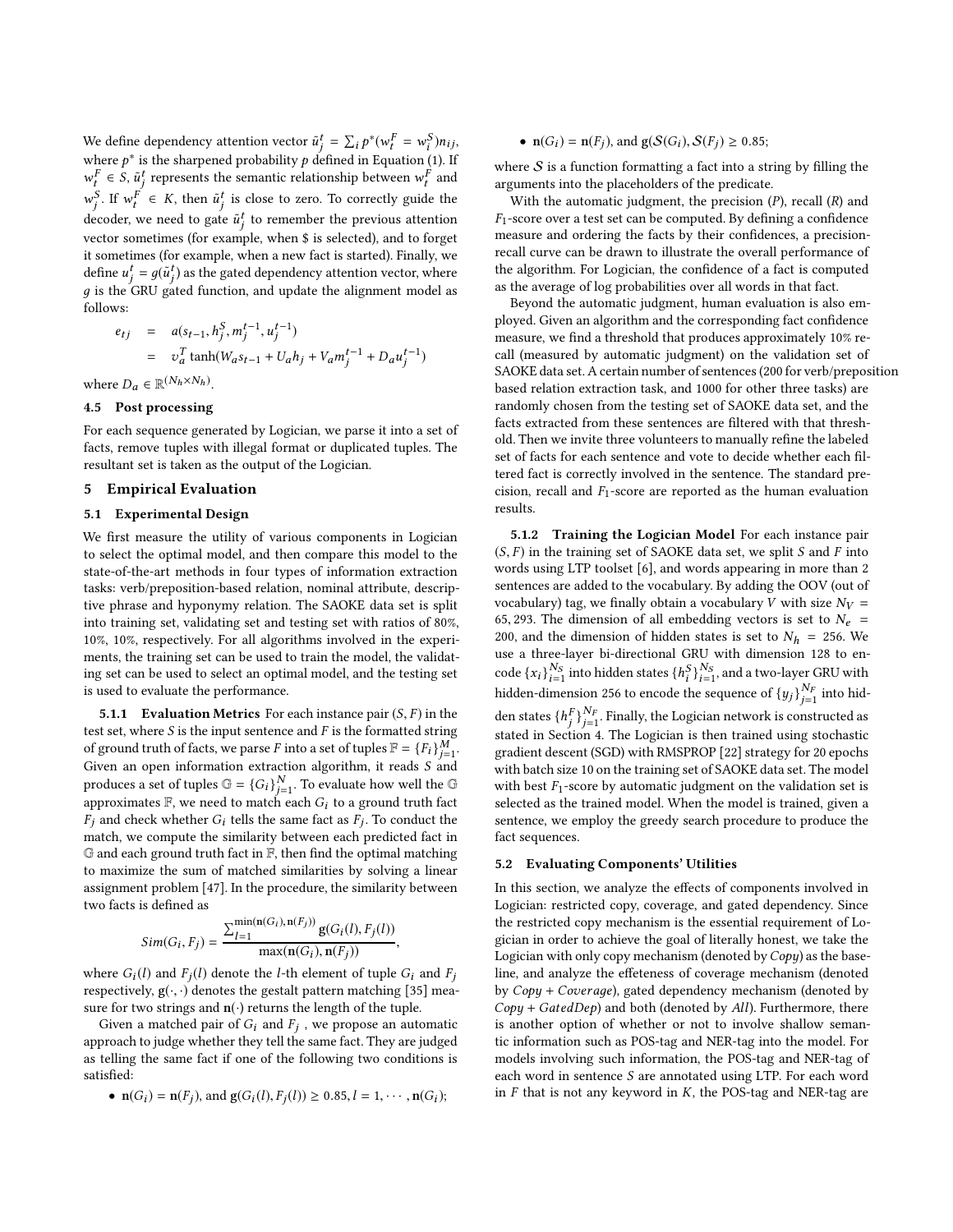<span id="page-5-0"></span>Table 4: Analysis of Components involved in Logician.

|                   | With Shallow Tag |       | No Shallow Tag |       |       |                   |
|-------------------|------------------|-------|----------------|-------|-------|-------------------|
|                   |                  |       | F1             |       |       | F1<br><u>໑ ດ</u>  |
| Copy              | 0.375            | 0.412 | 0.393          | 0.378 | 0.431 | e<br>e n<br>0.403 |
| $Copy + Coverage$ | 0.390            | 0.390 | 0.390          | 0.307 | 0.417 | 0.353             |
| $Copy + GatedDep$ | 0.427            | 0.371 | 0.397          | 0.335 | 0.419 | 0.372             |
| All               | 0.443            | 0.419 | 0.431          | 0.373 | 0.435 | 0.402             |

copied from the corresponding original word in S. For each keyword in K, a unique POS-tag and a unique NER-tag are assigned to it. Finally, for each word in  $S$  or  $F$ , the POS-tag and NER-tag are mapped into  $N_e$ -dimensional distributed representation vectors and are concatenated into  $x_i$  or  $y_j$  to attend the training.

All models are trained using the same settings described in above section, and the default output facts (without any confidence filtering) are evaluated by the automatic judgment. The results are reported in Table [4.](#page-5-0) From the results, we can see that the model involving all the components and shallow tag information archives the best performance. We use that model to attend the comparisons with existing approaches.

#### 5.3 Comparison with Existing Approaches

5.3.1 Verb/preposition-Based Relation Extraction In the task of extracting verb/preposition based facts, we compare our Logician with the following state-of-the-art Chinese OIE algorithms:

SRLIE: our implementation of SRLIE [\[9\]](#page-8-10) for the Chinese language, which first uses LTP tool set to extract the semantic role labels, and converts the results into fact tuples using heuristic rules. The confidence of each fact is computed as the ratio of the number of words in the fact to the number of words in the shortest fragment of source sentence that contains all words in the fact.

ZORE : the Chinese Open Relation Extraction system [\[34\]](#page-9-12), which builds a set of patterns by bootstrapping based on dependency parsing results, and uses the patterns to extract relations. We used the program provided by the author of ZORE system [\[34](#page-9-12)] to generate the extraction results in XML format, and developed an algorithm to transform the facts into n-ary tuples, where auxiliary information extracted by ZORE is removed. The confidence measure for ZORE is the same as that for SRLIE.

SRL<sub>SAOKE</sub>: our implementation of the states-of-the-art SRL al-gorithm proposed in [\[19\]](#page-8-20) with modifications to fit OIE tasks.  $SRL<sub>SAOKE</sub>$ extracts facts in two steps: (i) Predicate head word detection: detects head word for predicate of each possible fact, where head word of a predicate is the last word in the predicate depending on words outside the predicate in the dependency tree. (ii) Element phrase detection: For each detected head word, detects the subject phrase, predicate phrase and object phrases by tagging the sentence with an extended BIOE tagging scheme, which tags the word neighboring the separation point of the phrase by "M" to cope with the separated phrase. We modify the code provided by the author of [\[19](#page-8-20)] to implement above strategy, and then train a model with the same parameter setting in [\[19\]](#page-8-20) on the training set of SAOKE data set. The confidence measure for SRL<sub>SAOKE</sub> is computed as the average of log probabilities over all tags of words in facts. Note that SRL<sub>SAOKE</sub> can extract both verb/preposition based

<span id="page-5-2"></span><span id="page-5-1"></span>

<span id="page-5-4"></span><span id="page-5-3"></span>Figure 1: Performance comparison on four types of information extraction tasks.

relation and nominal attributes, but in this section, we only evaluate the results of the former type of facts.

The precision-recall curves of Logician and above three comparison algorithms are shown in Figure [1a,](#page-5-1) and the human evaluation results are shown in the first section of Table [5.](#page-6-1)

5.3.2 Nominal Attribute Extraction The state-of-the-art nominal attribute extraction method is ReNoun [\[33,](#page-9-5) [52](#page-9-6)]. However, it relies on a pre-constructed English attribute schema system [\[18](#page-8-21)] which is not available for Chinese, so it is not an available baseline for Chinese. Since SRL<sub>SAOKE</sub> can extract nominal attributes, we compare Logician with SRL<sub>SAOKE</sub> on this task. The precisionrecall curves of Logician and SRL<sub>SAOKE</sub> on the nominal attribute extraction task are shown in Figure [1b,](#page-5-2) and the human evaluation results are shown in the second section of Table [5.](#page-6-1)

5.3.3 Descriptive Phrase Extraction Descriptive phrase extraction has been considered in [\[5\]](#page-8-12), in which domain names are required to develop patterns to extract candidates for descriptive phrases, so this method is not applicable to open domain tasks. We develop a baseline algorithm (called Semantic Dependency Description Extractor, SDDE) to extract descriptive phrase. It extracts semantic dependency relation between words using LTP toolset, and for each noun  $w_n$  which is the parent of some semantic "Desc" relations, identifies a noun phrase  $N$  with  $w_n$  as its heading word, assembles a descriptive phrase D containing all words with "Desc" relation to  $w_n$ , and finally outputs the fact " $(N, DESC, D)$ ". The confidence of fact in SDDE is computed as the ratio of the number of adverbs and adjectives in D to the number of words in D.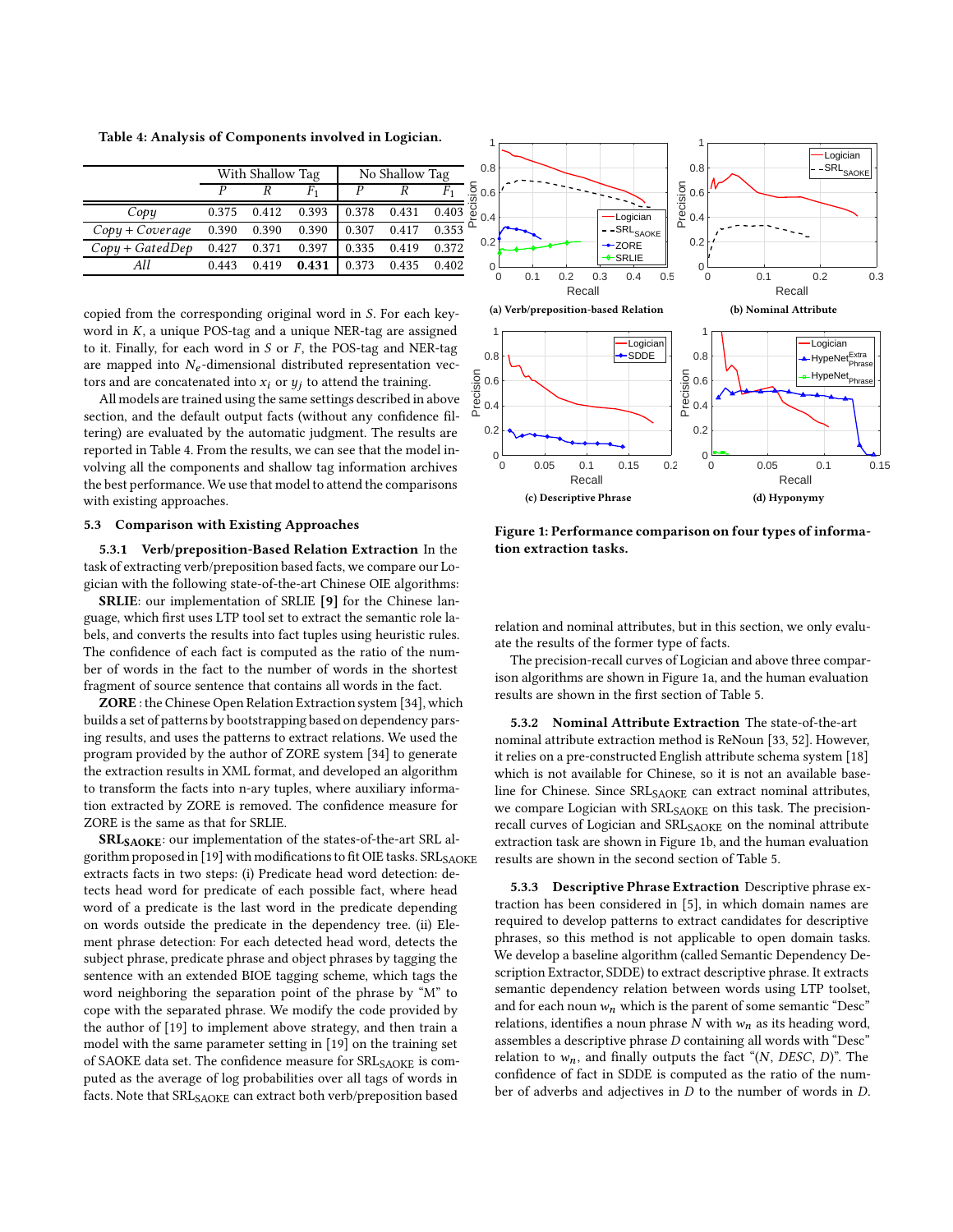The precision-recall curves of Logician and SDDE on the descriptive phrase extraction task are shown in Figure [1c,](#page-5-3) and the human evaluation results are shown in the third section of Table [5.](#page-6-1)

5.3.4 Hyponymy Extraction HypeNet [\[44](#page-9-7)] is the state-ofthe-art algorithm recommended for hyponymy extraction [\[46\]](#page-9-13), which judges whether hyponymy relation exists between two given words. To make it capable of judging hyponymy relation between two phrases, we replace the word embedding vector component in HypeNet by an LSTM network. Two modified HypeNet models are built using different training data sets: (i) HypeNet<sub>Phrase</sub>: using the pairs of phrases with ISA relation in the training set of SAOKE data set (9,407 pairs after the compact expression expansion); (ii) HypeNet $_{\rm Phrase}^{\rm Extra}$  : besides the training set for HypeNet $_{\rm Phrase}$ , adding two Chinese hyponymy data sets (1.4 million pair of words in total in hyponymy relation): Tongyici Cilin (Extended) (CilinE for short) [\[6\]](#page-8-18) and cleaned Wikipedia Category data [\[27](#page-8-22)]. In both cases, the sentences from both Chinese Wikipedia pages and training set of SAOKE data set are taken as the background corpus for the HypeNet algorithm. In the testing phase, the trained models are used to predict whether the hyponymy relation exists for each pair of noun phrases/words in sentences of the testing set of SAOKE data set. The confidence of a judgment is the predicted probability of the existence of hyponymy relation. The precision-recall curves of Logician, HypeNet<sub>Phrase</sub> and HypeNet<sup>Extra</sup> are shown in Figure [1d,](#page-5-4) and the human evaluation results in the fourth section of Table [5.](#page-6-1)

<span id="page-6-1"></span>Table 5: Human evaluation results on four types of information extraction tasks.

| Task           | Method                                            | P     | R     | F <sub>1</sub> |
|----------------|---------------------------------------------------|-------|-------|----------------|
|                | <b>SRLIE</b>                                      | 0.166 | 0.119 | 0.139          |
| 1. Relation    | <b>ZORE</b>                                       | 0.300 | 0.136 | 0.187          |
|                | <b>SRL<sub>SAOKE</sub></b>                        | 0.610 | 0.130 | 0.214          |
|                | Logician                                          | 0.883 | 0.147 | 0.252          |
| 2. Attribute   | <b>SRL<sub>SAOKE</sub></b>                        | 0.362 | 0.102 | 0.159          |
|                | Logician                                          | 0.603 | 0.126 | 0.208          |
| 3. Description | <b>SDDE</b>                                       | 0.135 | 0.146 | 0.140          |
|                | Logician                                          | 0.392 | 0.109 | 0.170          |
|                | HypeNet <sub>Phrase</sub>                         | 0.007 | 0.016 | 0.010          |
| 4. Hyponymy    | $HypeNet_{Dhms}^{Extra}$<br><sup>&gt;</sup> hrase | 0.442 | 0.090 | 0.149          |
|                | Logician                                          | 0.317 | 0.129 | 0.183          |

#### 5.4 Results Analysis

The experimental results reveal that, Logician outperforms the comparison methods with large margin in first three tasks. For hyponymy detection tasks, Logician overwhelms the HypeNet<sub>Phrase</sub> using the same training data, and produces comparable results to HypeNet $_{\rm Phrase}^{\rm Extra}$  with much less training data. Table [6](#page-7-0) exhibits several example sentences and the facts extracted by these algorithms.

The poor performance of pattern-based methods is plausibly due to the noise in SAOKE data set. The sentences in SAOKE data set are randomly selected from a web encyclopedia, with free and casual writing style, are thus more noisy than the training data of NLP toolset used by these methods. In this situation, the NLP

toolset may produce poor results, so do the pattern-based methods.

Models learned from the SAOKE data set archive much better performance. Nevertheless,  $SRL_{SANGE}$  extracts each fact without knowing whether a candidate word has been used in other facts, which results in the misleading overlap of the word "学" ("Learn" in English) between two facts in the first case of Table [6.](#page-7-0) Similarly, HypeNet<sub>Phrase</sub> and HypeNet<sup>Extra</sup> focus on the semantic vectors<br>of pairs of phrases and their dependency paths in the background corpus. They extract each fact independently from other facts and hence do not know whether there have been any other relations extracted about these two phrases. In other words, for those comparison methods, an important source of information is neglected and a global optimization for all facts involved in sentences is absent.

On the contrary, Logician performs global optimization over the facts involved in each sentence by the sequence-to-sequence learning paradigm with the help of the coverage mechanism, in which facts compete each other to attract the attention of words, but also cooperate to share words. Valuable information is shared between these multiple tasks, which makes Logician consistently superior to other algorithms in these tasks.

Furthermore, SRL<sub>SAOKE</sub> and HypeNet methods suffer from the OOV problem, such as unfamiliar words/phrases like the person name and school name in the last case of Table [6.](#page-7-0) In this situation they may fail to produce a reasonable result. Logician is able to cope with unfamiliar words/phrases by exploiting the context information using deep RNN network with the help of copy mechanism.

## 5.5 Extraction Error Analysis of Logician

We do a preliminary analysis for the results produced by the Logician model. The most notable problem is that it is unable to recall some facts for long or complex sentences. The last case in Table [6](#page-7-0) exhibits such situation, where the fact (蔡竞,ISA,经济学博士)((Cai Jing, ISA, Ph. D. in economics) in English) is not recalled. This phenomenon indicates that the coverage mechanism may lose effectiveness in this situation. The second class of error is incomplete extraction, as exhibited in the third case in Table [6.](#page-7-0) Due to the incomplete extraction, the left parts may interfere the generation of other facts, and result in nonsense results, which is the third class of error. We believe it is helpful to introduce extra rewards into the learning procedure of Logician to overcome these problems. For example, the reward could be the amount of remaining information left after the fact extraction, or the completeness of extracted facts. Developing such rewards and reinforcement learning algorithms using those rewards to refine Logician belongs to our future works.

## <span id="page-6-0"></span>6 Related Works

#### 6.1 Knowledge Expressions

Tuple is the most common knowledge expression format for OIE systems to express n-ary relation between subject and objects. Beyond such information, ClausIE [\[12\]](#page-8-23) extracts extra information in the tuples: a complement, and one or more adverbials, and OL-LIE [\[38](#page-9-2)] extracts additional context information. SAOKE is able to express n-ary relations, and can be easily extended to support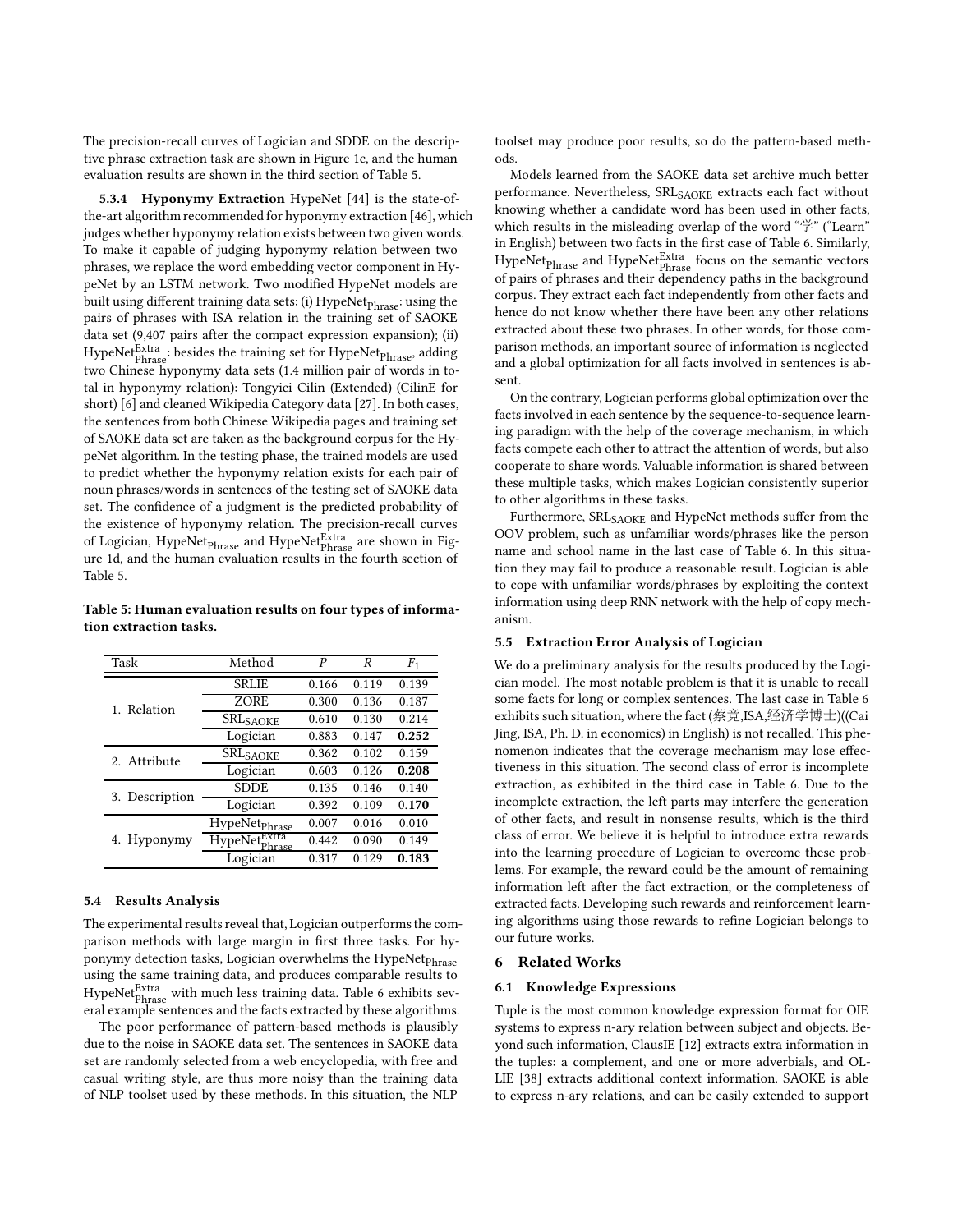<span id="page-7-0"></span>

|                |                                | Chinese                                   | <b>English Translation</b>                                             | Label |
|----------------|--------------------------------|-------------------------------------------|------------------------------------------------------------------------|-------|
|                |                                | 学道访仙, 晚年修道于石笋山                            | Learn the Tao, visit the immortal, practice Taoism in the              |       |
|                | Sentence                       |                                           | Stalagmite Hill in the old age                                         |       |
|                | <b>SRLIE</b>                   | (X,学,道)(X,访,仙)                            | (X, learn, the Tao)(X, visit, the immortal)                            |       |
| 1. Relation    | <b>ZORE</b>                    | (学道,访,仙)                                  | (Learn the Tao, visit, the immortal)                                   |       |
|                |                                | (学道,修道于,石笋山)                              | (Learn the Tao, practice Taoism in, the Stalagmite Hill)               |       |
|                | <b>SRL</b> SAOKE               | (X,学,道访)(学,修道于,石笋山)                       | (X, learn, Tao visit) (Learn, practice Taoism in, the Stalagmite Hill) | х     |
|                | Logician                       | (X,学,道)(X,访,仙)                            | (X, learn, the Tao)(X, visit, the immortal)                            |       |
|                |                                | (X,修道于,石笋山)                               | (X, practice Taoism in, the Stalagmite Hill)                           |       |
|                | Sentence                       | 全村辖区总面积约10平方公里,其中耕                        | The whole village area of about 10 square kilometers, of which         |       |
|                |                                | 地132公顷。                                   | 132 hectares of arable land.                                           |       |
| 2. Attribute   | SRLSAOKE                       | (全村辖区,总面积,约10平方公里)                        | (The village, whole area, about 10 square kilometers)                  |       |
|                | Logician                       | (全村辖区,总面积,约10平方公里)                        | (The village, whole area, about 10 square kilometers)                  |       |
|                |                                | (全村,耕地,132公顷)                             | (The village, arable land, 132 hectares)                               |       |
|                | Sentence                       | 硫酸钙较为常用,其性质稳定,无嗅无                         | Calcium sulfate is commonly used, its properties are stable,           |       |
|                |                                | 微溶于水<br>味.                                | odorless and tasteless, slightly soluble in water                      |       |
| 3. Description | <b>SDDE</b>                    | No Recall                                 | No Recall                                                              |       |
|                | Logician                       | (硫酸钙,DESC,[性质稳定 无嗅无味])                    | (Calcium sulfate, DESC, [properties stable   odorless and              |       |
|                |                                | (硫酸钙,DESC,稳定)                             | tasteless])                                                            |       |
|                |                                |                                           | (Calcium sulfate, DESC, stable)                                        |       |
|                | Sentence                       | 蔡竞, 男, 汉族, 四川射洪人, 西南财                     | Cai Jing, male, Han Chinese, a Sichuan Shehong native,                 |       |
|                |                                | 经大学经济学院毕业,经济学博士。                          | graduated from the economics school of Southwestern University         |       |
|                |                                |                                           | of Finance and Economics (SUFE), and a Ph. D. in economics.            |       |
| 4. Hyponymy    |                                | HypeNet <sub>Phrase</sub> (经济学博士, ISA, 蔡) | (Ph. D. in economics, ISA, Cai)                                        | Х     |
|                | $\rm HypeNet^{Extra}_{Phrase}$ | (西南财经大学经济学院,ISA,经济学博士)                    | (the economics school of SUFE, ISA, Ph. D. in economics)               |       |
|                |                                | (西南财经大学经济学院,ISA,四川)                       | (the economics school of SUFE, ISA, Sichuan)                           |       |
|                |                                | (经济学博士,ISA,西南财经大学经济学院)                    | (Ph. D. in economics, ISA, the economics school of SUFE)               | х     |
|                | Logician                       | (蔡竞,ISA,[男 汉族 四川射洪人])                     | (Cai Jing, ISA, [male   Han Chinese   Sichuan Shehong native])         |       |

Table 6: Example of extraction from a sentence for each task.

the knowledge extracted by ClausIE, but needs to be redesigned to support context information, which belongs to our future work.

However, there is a fundamental difference between SAOKE and tuples in traditional OIE systems. In traditional OIE systems, knowledge expression is generally not directly related to the extraction algorithm. It is a tool to reorganize the extracted knowledge into a form for further easy reading/storing/computing. However, SAOKE is proposed to act as the direct learning target of the end-to-end Logician model. In such end-to-end framework, knowledge representation is the core of the system, which decides what information would be extracted and how complex the learning algorithm would be. To our knowledge, SAOKE is the first attempt to design a knowledge expression friendly to the end-to-end learning algorithm for OIE tasks. Efforts are still needed to make SAOKE more powerful in order to express more complex knowledge such as events.

## 6.2 Relation Extraction

Relation extraction is the task to identify semantic connections between entities. Major existing relation extraction algorithms can be classified into two classes: closed-domain and open-domain. Closeddomain algorithms are learnt to identify a fixed and finite set of relations, using supervised methods [\[23,](#page-8-24) [32](#page-9-14), [54](#page-9-15), [56](#page-9-16)] or weakly supervised methods [\[28,](#page-8-25) [31\]](#page-8-0), while the open-domain algorithms, represented by aforementioned OIE systems, discover open-domain relations without predefined schema. Beyond these two classes, methods like universal schema [\[37\]](#page-9-17) are able to learn from both

data with fixed and finite set of relations, such as relations in Freebase, and data with open-domain surface relations produced by heuristic patterns or OIE systems.

Logician can be used as an OIE system to extract open-domain relation between entities, and act as sub-systems for knowledge base construction/completion with the help of schema mapping [\[39\]](#page-9-18). Compared with existing OIE systems, which are pattern-based or self-supervised by labeling samples using patterns [\[30](#page-8-9)], to our knowledge Logician is the first model trained in a supervised end-toend approach for OIE task, which has exhibited powerful ability in our experiments. There are some neural based end-to-end systems [\[28](#page-8-25), [32,](#page-9-14) [56](#page-9-16)] proposed for relation extraction, but they all aim to solve the close-domain problem.

However, Logician is not limited to relation extraction task. First, Logician extracts more information beyond relations. Second, Logician focuses on examining how natural languages express facts [\[14](#page-8-3)], and producing helpful intermediate structures for high level tasks.

#### 6.3 Language to Logic

Efforts had been made to map natural language sentences into logical form. Some approaches such as [\[13](#page-8-26), [24,](#page-8-27) [53,](#page-9-19) [55](#page-9-20)] learn the mapping under the supervision of manually labeled logical forms, while others [\[4](#page-8-28), [26](#page-8-29)] are indirectly supervised by distant information, system rewards, etc. However, all previous works rely on a pre-defined, domain specific logical system, which limits their ability to learn facts out of the pre-defined logical system.

Logician can be viewed as a system that maps language to *natural logic*, in which the majority of information is expressed by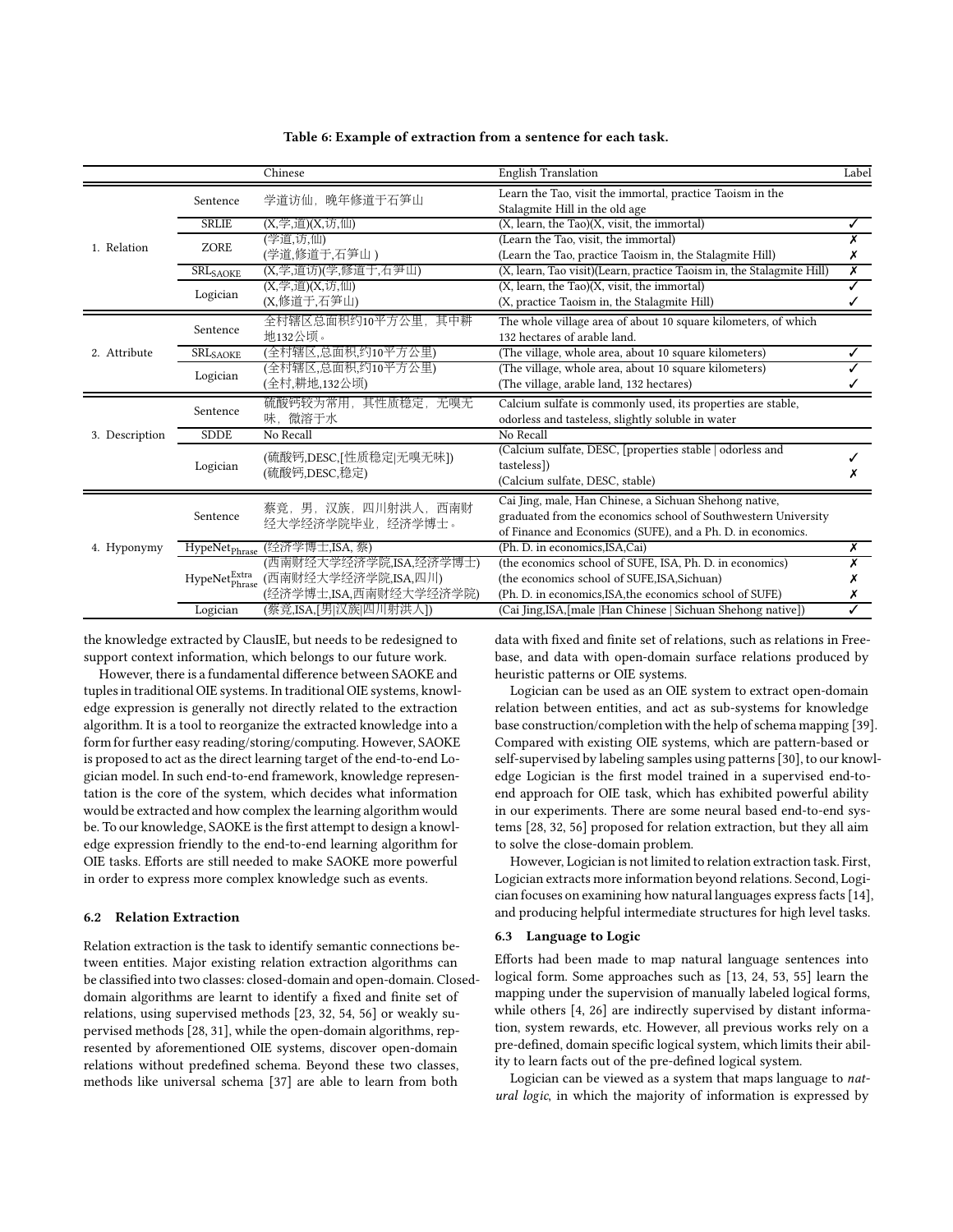natural phrase. Other than systems mentioned above which aim at execution using the logical form, Logician focuses on understanding how the fact and logic are expressed by natural language. Further mapping to domain-specific logical system or even executor can be built on the basis of Logician's output, and we believe that, with the help of Logician, the work would be easier and the overall performance of the system may be improved.

## 6.4 Facts to Language

The problem of generating sentences from a set of facts has attracted a lot of attentions [\[1,](#page-8-30) [7](#page-8-31), [45,](#page-9-21) [48\]](#page-9-22). These models focus on facts with a predefined schema from a specific problem domain, such as people biographies and basketball game records, but could not work on open domain. The SAOKE data set provides an opportunity to extend the ability of these models into open domain.

#### 6.5 Duality between Knowledge and Language

As mentioned in above sections, the SAOKE data set provides examples of dual mapping between facts and sentences. Duality has been verified to be useful to promote the performance of agents in many NLP tasks, such as back-and-forth translation [\[51\]](#page-9-23), and question-answering [\[42\]](#page-9-24). It is a promising approach to use the duality between knowledge and language to improve the performance of Logician.

## <span id="page-8-11"></span>7 Conclusion

In this paper, we consider the open information extraction (OIE) problem for a variety of types of facts in a unified view. Our solution consists of three components: SAOKE format, SAOKE data set, and Logician. SAOKE form is designed to express different types of facts in a unified manner. We publicly release the largest manually labeled data set for OIE tasks in SAOKE form. Using the labeled SAOKE data set, we train an end-to-end neural sequenceto-sequence model, called Logician, to transform sentences in natural language into facts. The experiments reveal the superiority of Logician in various open-domain information extraction tasks to the state-of-the-art algorithms.

Regarding future work, there are at least three promising directions. Firstly, one can investigate knowledge expression methods to extend SAOKE to express more complex knowledge, for tasks such as event extraction. Secondly, one can develop novel learning strategies to improve the performance of Logician and adapt the algorithm to the extended future version of SAOKE. Thirdly, one can extend SAOKE format and Logician algorithm in other languages.

#### References

- <span id="page-8-30"></span>[1] Shubham Agarwal and Marc Dymetman. A Surprisingly Effective Out-of-the-Box Char2char Model on the E2E NLG Challenge Dataset. In *Proceedings of the 18th Annual SIGdial Meeting on Discourse and Dialogue*, number August, pages 158–163, 2017.
- <span id="page-8-14"></span>[2] Dzmitry Bahdanau, Kyunghyun Cho, and Yoshua Bengio. NeuralMachine Translation By Jointly Learning To Align and Translate. In *Proceedings of ICLR*, sep 2015.
- <span id="page-8-2"></span>[3] Michele Banko, Mj Cafarella, and Stephen Soderland. Open information extraction for the web. In *IJCAI*, pages 2670–2676, 2007.
- <span id="page-8-28"></span>[4] Qingqing Cai and Alexander Yates. Large-scale Semantic Parsing via Schema Matching and Lexicon Extension. In *Proceedings of the 51st Annual Meeting of ACL*, pages 423–433, 2013.
- <span id="page-8-12"></span>[5] Kaushik Chakrabarti, Surajit Chaudhuri, Tao Cheng, and Dong Xin. Entitytagger: automatically tagging entities with descriptive phrases. In *Proceedings of the 20th International Conference Companion on WWW*, pages 19–20, 2011.
- <span id="page-8-18"></span>[6] Wanxiang Che, Zhenghua Li, and Ting Liu. LTP: A Chinese Language Technology Platform. In *Proceedings of COLING*, pages 13–16, 2010.
- <span id="page-8-31"></span>[7] Andrew Chisholm, Will Radford, and Ben Hachey. Learning to Generate Onesentence Biographies from Wikidata. In *Proceedings of the 15th Conference of the European Chapter of the Association for Computational Linguistics*, volume 1, pages 633–642, 2017.
- <span id="page-8-15"></span>[8] Kyunghyun Cho, Bart van Merrienboer, Caglar Gulcehre, Dzmitry Bahdanau, Fethi Bougares, Holger Schwenk, and Yoshua Bengio. Learning Phrase Representations using RNN Encoder-Decoder for Statistical Machine Translation. In *Proceedings of the 2014 Conference on EMNLP*, pages 1724–1734, 2014.
- <span id="page-8-10"></span>[9] Janara Christensen, Mausam, Stephen Soderland, and Oren Etzioni. An analysis of open information extraction based on semantic role labeling. In *Proceedings of the sixth International Conference on Knowledge Capture*, pages 113–120, 2011.
- <span id="page-8-7"></span>[10] Janara Christensen, Mausam, Stephen Soderland, Oren Etzioni, Mausam, Stephen Soderland, and Oren Etzioni. Towards Coherent Multi-Document Summarization. In *Proceedings of the 2013 Conference of NAACL: HLT*, number Section 3, pages 1163–1173, 2013.
- <span id="page-8-8"></span>[11] Janara Christensen, Stephen Soderland, and Gagan Bansal. Hierarchical Summarization: Scaling Up Multi-Document Summarization. In *Proceedings of the 52nd Annual Meeting of ACL*, pages 902–912, 2014.
- <span id="page-8-23"></span>[12] Luciano Del Corro and Rainer Gemulla. ClausIE: Clause-Based Open Information Extraction. In *Proceedings of the 22nd International Conference on WWW*, pages 355–366, 2013.
- <span id="page-8-26"></span>[13] Li Dong and Mirella Lapata. Language to Logical Form with Neural Attention. In *In Proceedings of the Annual Meeting of ACL.*, pages 33–43, 2016.
- <span id="page-8-3"></span>[14] Oren Etzioni, Anthony Fader, Janara Christensen, Stephen Soderland, and Mausam. Open information extraction: The second generation. In *Proceedings of IJCAI*, pages 3–10, 2011.
- <span id="page-8-4"></span>[15] Anthony Fader, Stephen Soderland, and Oren Etzioni. Identifying Relations for Open Information Extraction. In *Proceedings of the Conference on EMNLP*, pages 1535—-1545, 2011.
- <span id="page-8-5"></span>[16] Anthony Fader, Luke S Zettlemoyer, and Oren Etzioni. Open Question Answering Over Curated and Extracted Knowledge Bases. In *Proceedings of the 20th ACM SIGKDD*, pages 1156–1165, 2014.
- <span id="page-8-16"></span>[17] Jiatao Gu, Zhengdong Lu, Hang Li, and Victor O.K. Li. Incorporating Copying Mechanism in Sequence-to-Sequence Learning. In *Proceedings of the 54th Annual Meeting of ACL*, pages 1631–1640, 2016.
- <span id="page-8-21"></span>[18] Rahul Gupta and A Halevy. Biperpedia: An Ontology for Search Applications. In *Proceedings of the VLDB Endowment*, pages 505–516, 2014.
- <span id="page-8-20"></span>[19] Luheng He, Kenton Lee, Mike Lewis, and Luke Zettlemoyer. Deep Semantic Role Labeling: What Works and What's Next. In *Proceedings of the 55th Annual Meeting of the ACL*, pages 473–483, 2017.
- <span id="page-8-13"></span>[20] Luheng He, Mike Lewis, and Luke Zettlemoyer. Question-Answer Driven Semantic Role Labeling: Using Natural Language to Annotate Natural Language. In *Proceedings of the 2015 Conference on EMNLP*, pages 643–653, 2015.
- <span id="page-8-1"></span>[21] Marti A. Hearst. Automatic Acquisition of Hyponyms ftom Large Text Corpora. In *Proceedings of the 14th conference on Computational Linguistics*, pages 23–28, 1992.
- <span id="page-8-19"></span>[22] Geoffrey Hinton, Nitish Srivastava, and Kevin Swersky. Overview of mini-batch gradient descent. Technical report, 2012.
- <span id="page-8-24"></span>[23] Nanda Kambhatla. Combining lexical, syntactic, and semantic features with maximum entropy models for extracting relations. In *Proceedings of the ACL: Interactive Poster and Demonstration Sessions*, 2004.
- <span id="page-8-27"></span>[24] Rohit J Kate, Yuk Wah, and Wong Raymond. Learning to Transform Natural to Formal Languages. In *Proceedings of the 20th AAAI*, pages 1062—-1068, 2005.
- <span id="page-8-6"></span>[25] Tushar Khot, Ashish Sabharwal, and Peter Clark. Answering Complex Questions Using Open Information Extraction. In *Proceedings of the 55th Annual Meeting of the ACL*, pages 311—-316, 2017.
- <span id="page-8-29"></span>[26] Tom Kwiatkowski, Eunsol Choi, Yoav Artzi, and Luke Zettlemoyer. Scaling Semantic Parsers with On-the-fly Ontology Matching. In *Proceedings of the 2013 Conference on EMNLP*, pages 1545–1556, 2013.
- <span id="page-8-22"></span>[27] Jinyang Li, Chengyu Wang, Xiaofeng He, Rong Zhang, and Ming Gao. User Generated Content Oriented Chinese Taxonomy Construction. In *Lecture Notes in Computer Science*, volume 9313, pages 623–634. 2015.
- <span id="page-8-25"></span>[28] Yankai Lin, Shiqi Shen, Zhiyuan Liu, Huanbo Luan, and Maosong Sun. Neural Relation Extraction with Selective Attention over Instances. In *Proceedings of the 54th Annual Meeting of ACL*, pages 2124–2133, 2016.
- <span id="page-8-17"></span>[29] Christopher D Manning, John Bauer, Jenny Finkel, Steven J Bethard, Mihai Surdeanu, and David McClosky. The Stanford CoreNLP Natural Language Processing Toolkit. In *Proceedings of 52nd Annual Meeting of ACL: System Demonstrations*, pages 55–60, 2014.
- <span id="page-8-9"></span>[30] Mausam. Open Information Extraction Systems and Downstream Applications. In *Proceedings of the 25th IJCAI*, pages 4074–4077, 2016.
- <span id="page-8-0"></span>[31] Mike Mintz, Steven Bills, Rion Snow, and Dan Jurafsky. Distant supervision for relation extraction without labeled data. In *Proceedings of the Joint Conference of the 47th Annual Meeting of the ACL and the 4th IJCNLP*, volume 2, page 1003, 2009.